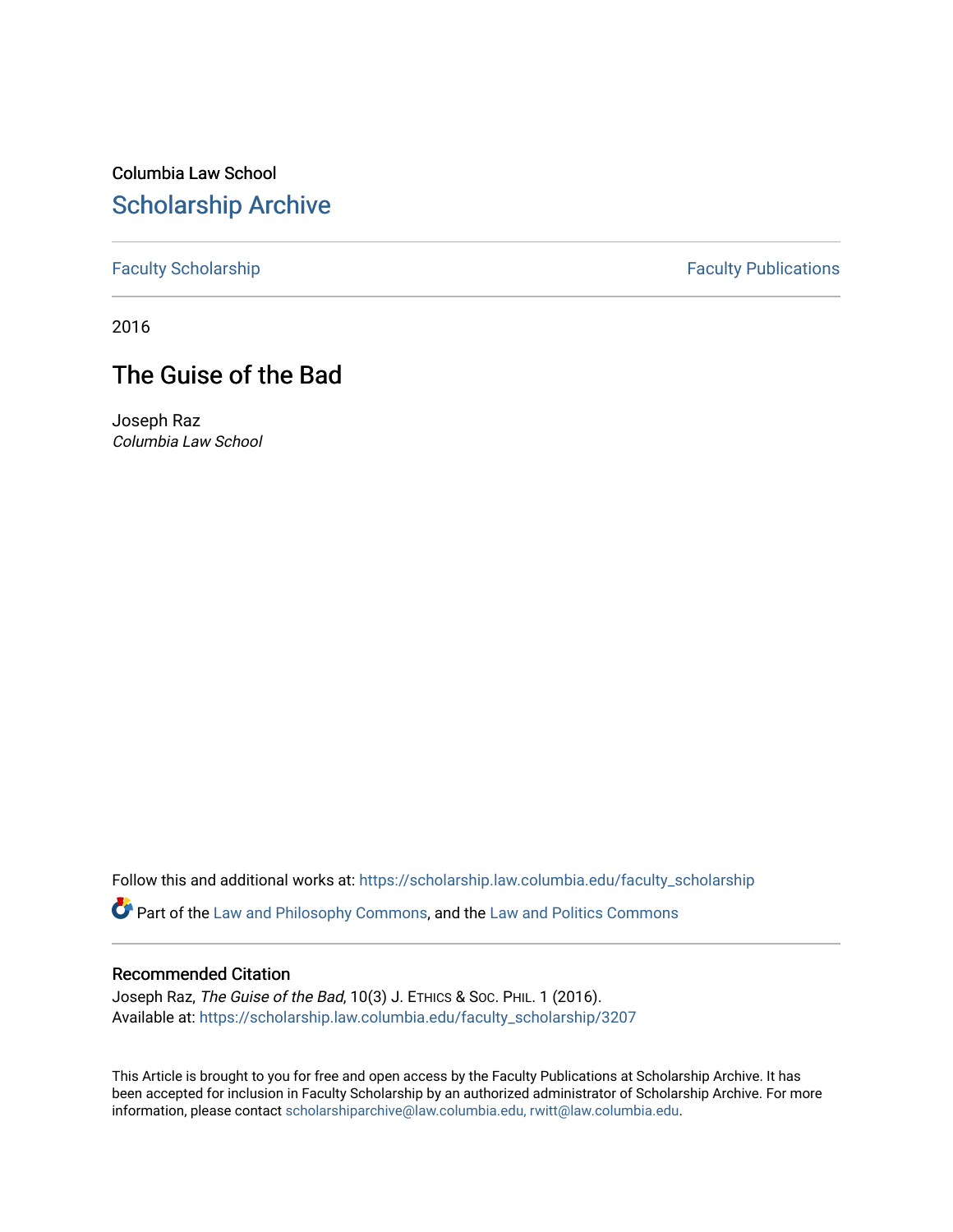

# **THEGUISE OF THE BAD**

BY JOSEPH RAZ

**JOURNAL OF ETHICS** & **SOCIAL PHILOSOPHY**

VOL. 10, NO. 3 | JULY 2016 URL: [WWW.JESP.ORG](http://www.jesp.org/) COPYRIGHT © JOSEPH RAZ 2016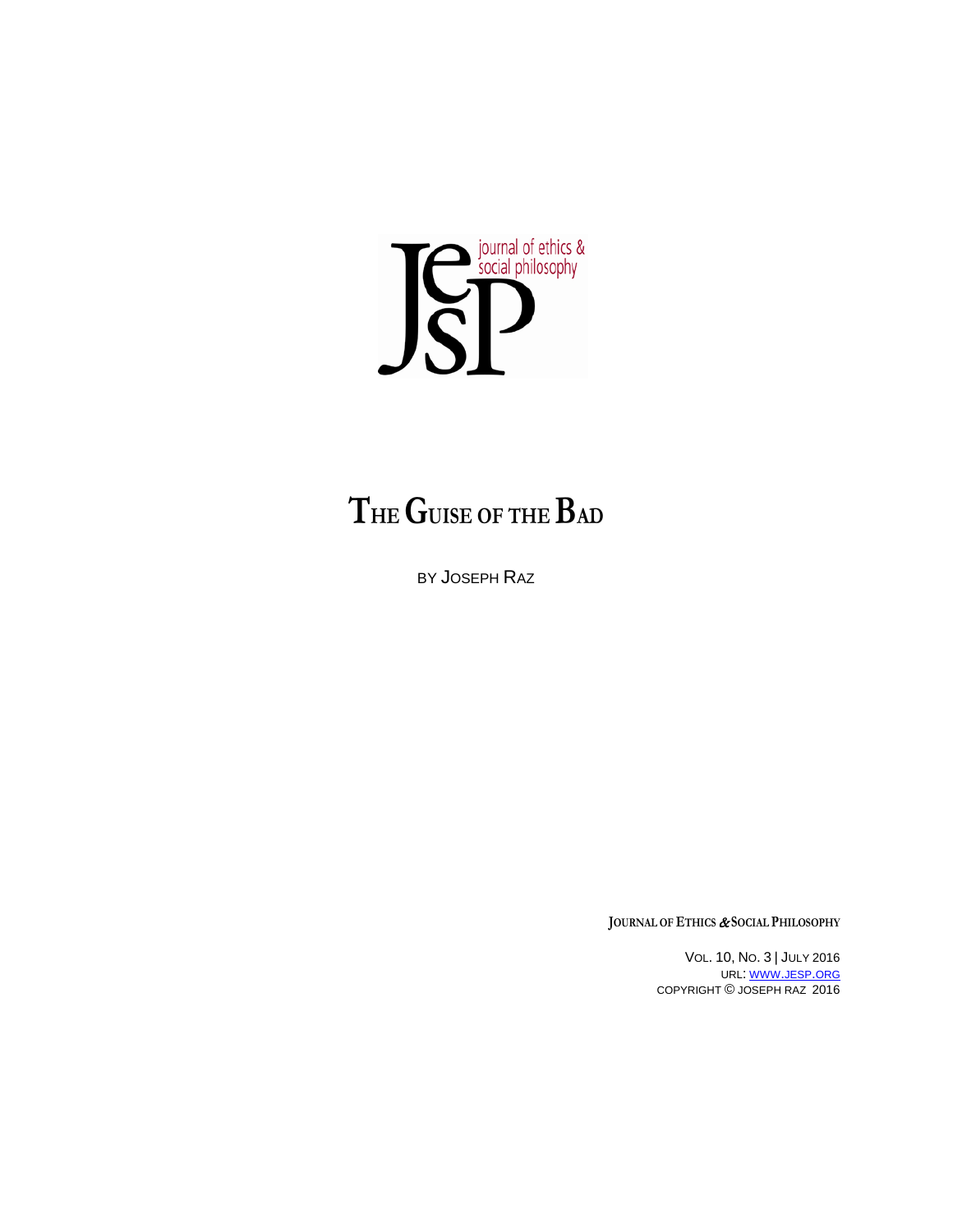# **The Guise of the Bad** Joseph Raz

"Evil is unspectacular and always human, And shares our bed and eats at our own table." W. H. Auden (1939) *Herman Melville*

Y REMARKS WILL FOCUS primarily on the connection between what I shall call the Thesis, meaning the thesis of the Guise Lof the Good, and actions under the Guise of the Bad. I will argue TY REMARKS WILL FOCUS primarily on the connection be-<br>tween what I shall call the Thesis, meaning the thesis of the Guise<br>of the Good, and actions under the Guise of the Bad. I will argue<br>that to the extent that action und not contradict the Thesis.1

#### **1. The Two Versions: Reason and Motive**

The discussion will proceed on the assumption that actions (and I use the term to refer to actions, activities and omissions) can be bad in some regards, as well as bad all things told. Furthermore, the discussion assumes that the fact that an action is bad, or bad in some regard, is not a reason to perform it. So what would constitute an action under the Guise of the Bad?

The expression "the Guise of the Bad" is a stipulative one, whose meaning is not well-entrenched in the philosophical lexicon. Various theses can reasonably claim the name. But its meaning cannot be so wide as to include action taken for a reason that is believed to be defeated, meaning taken to be weaker than conflicting reasons that apply in the circumstances.2 Ordinary

<sup>&</sup>lt;sup>1</sup> This paper was written for a conference on "Acting under the 'Guise of the Bad'?" (Vienna, May 2014) and I am grateful to Professors Herlinde Pauer-Studer and Hans Bernhard Schmid for inviting me. It was written to be intelligible on its own, but obviously it grew out of and presupposes claims I made elsewhere. The Guise of the Good Thesis is discussed, refined and defended in (2011) *From Normativity to Responsibility*, Oxford: Oxford University Press, ch. 4. Both there and in (1999) *Engaging Reason*, Oxford: Oxford University Press, ch. 2, I discuss what I call "anomic reasons," showing how many of the examples discussed in recent writings can be accommodated with the Thesis, defending it against M. Stocker (1979) "Desiring the Bad – An Essay in Moral Psychology," *The Journal of Philosophy*: 76(12): 738-53, and (2004) "Raz on the Intelligibility of Bad Acts" in R. J. Wallace, P. Pettit, S. Scheffler and M. Smith, eds., *Reason and Value: Themes from the Moral Philosophy of Joseph Raz*, Oxford: Oxford University Press, pp. 303-32; D. Velleman (2000) "The Guise of the Good," in *The Possibility of Practical Reason*, New York: Oxford University Press, pp. 170-99; and K. Setiya (2007) *Reason Without Rationalism*, Princeton: Princeton University Press, p. 59. My discussion allows for exceptions due to psychological contrariness. D. Sussman ((2009) "For Badness' Sake,*" The Journal of Philosophy* 106(11): 613-28) argues that relying on contrariness is insufficient, and I agree. Contrariness can lead to various kinds of normative responses. Much of this paper deals with one kind, the explanation of its intelligibility as well as of its failure.

<sup>2</sup> I will follow the custom of often referring to all the reasons supporting one option as a single reason, and to all the reasons conflicting with them as one reason, relying on context to disambiguate the meaning.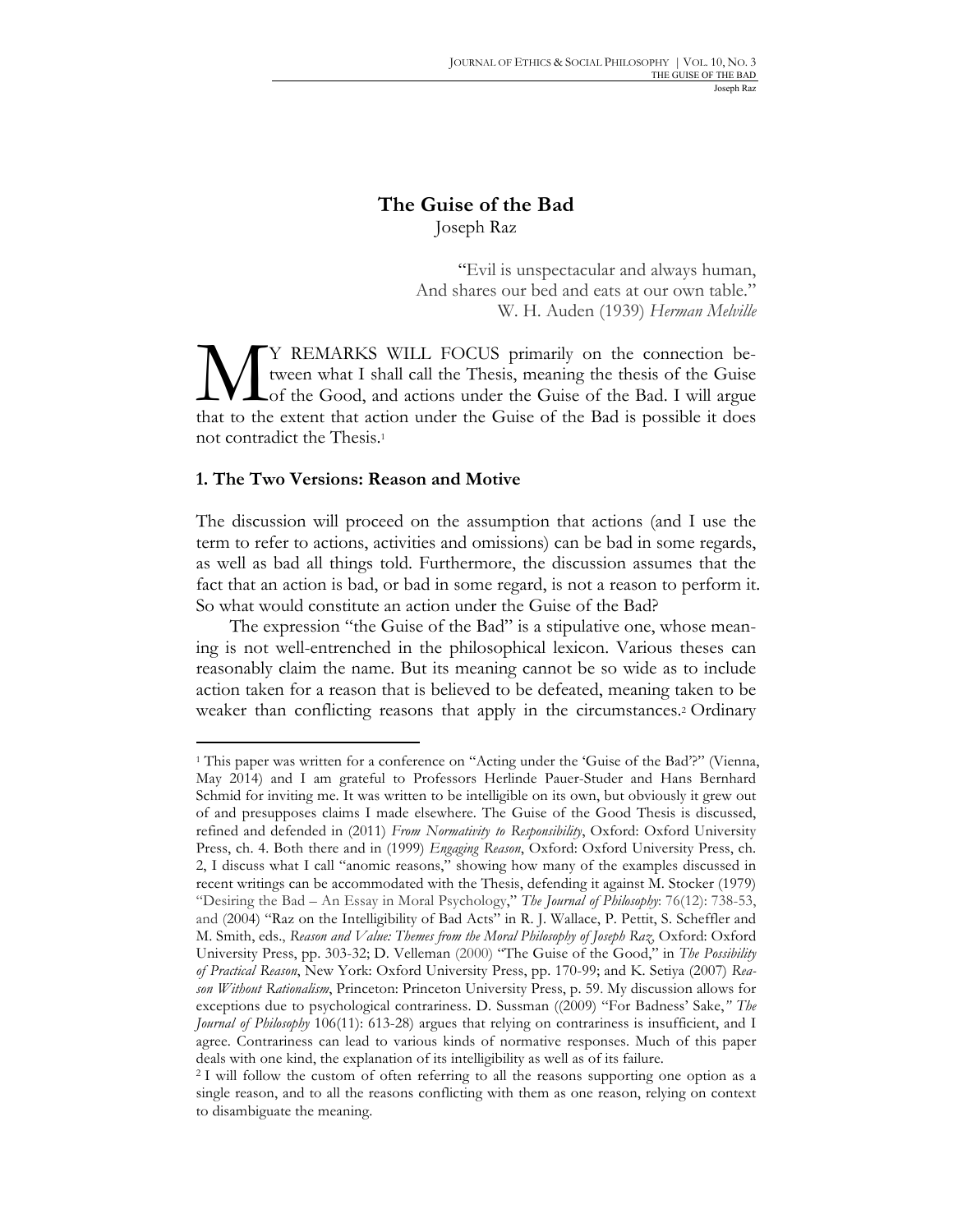akratic action falls under that description. It involves action done for what the agent believes to be a defeated reason, defeated by considerations that establish that the action should not be done, but it is done, and it is done for what the agent believes to be a reason that shows that it has some merit, that there is something good about doing it. The view that I will examine says that it is possible to perform an action that one believes to be bad (to have bad-making features) and for the reason that it is, as the agent believes, bad.3 I will call that version of the Guise of the Bad Thesis the "normative version."

As is obvious, by "reason" I refer to a normative reason. Reasons generally are facts that explain. Normative reasons are somewhat different. They may explain nothing. There may be a reason for an agent to perform an action (that is not also a reason for any other action, nor for any belief, emotion, intention, etc.) and because that action is never performed the reason for it does not explain anything.4 Normative reasons, however, can explain (or be central parts of explanations of), for example, actions that are taken for those reasons.

Normative reasons can explain various objects: beliefs, emotions, intentions or actions. Given our topic, I will ignore reasons other than reasons for action. The view that we examine is not about whether bad properties can in themselves provide or constitute a reason for an action, but about the possibility of actions taken in the belief that they are bad and that that is a reason to take them. One way of expressing the difference is that it is not about whether the badness of actions can be a reason for them (I proceed on the assumption that it cannot), but about whether it is possible to believe that the bad features of an action are reasons to take it. And that is close to asking whether actions taken in the belief that they are bad are susceptible to normative explanations. This oracular statement itself requires clarification.

Explanations are of various types. For example, Aristotle famously distinguished four types of causes and four types of (causal) explanations depending on which kind of cause features in them. Whether an explanation is a good or successful one often does not affect the type it belongs to. If it fails because it asserts the existence of facts that do not exist, it nevertheless belongs to the same type of explanation it would have belonged to had they obtained. Similarly, if it claims that certain facts explain in a certain way (e.g., are an efficient cause of the explanandum) while in fact they do not explain in that way, it nevertheless belongs to the kind it would have belonged to had its claim been true (i.e., efficient cause explanations in my example). To give an example, an epidemiological explanation is an epidemiological explanation even if the statistical connection it relies on does not obtain or the theory of statistical explanation it relies on is mistaken, with the result that the explanation fails.

l

<sup>&</sup>lt;sup>3</sup> The discussion to come will clarify one ambiguity in this formulation of the thesis.

<sup>4</sup> However it can figure in the explanation of its normative and logical implications – in that sense everything is a reason, i.e., figures in the explanation of what it entails.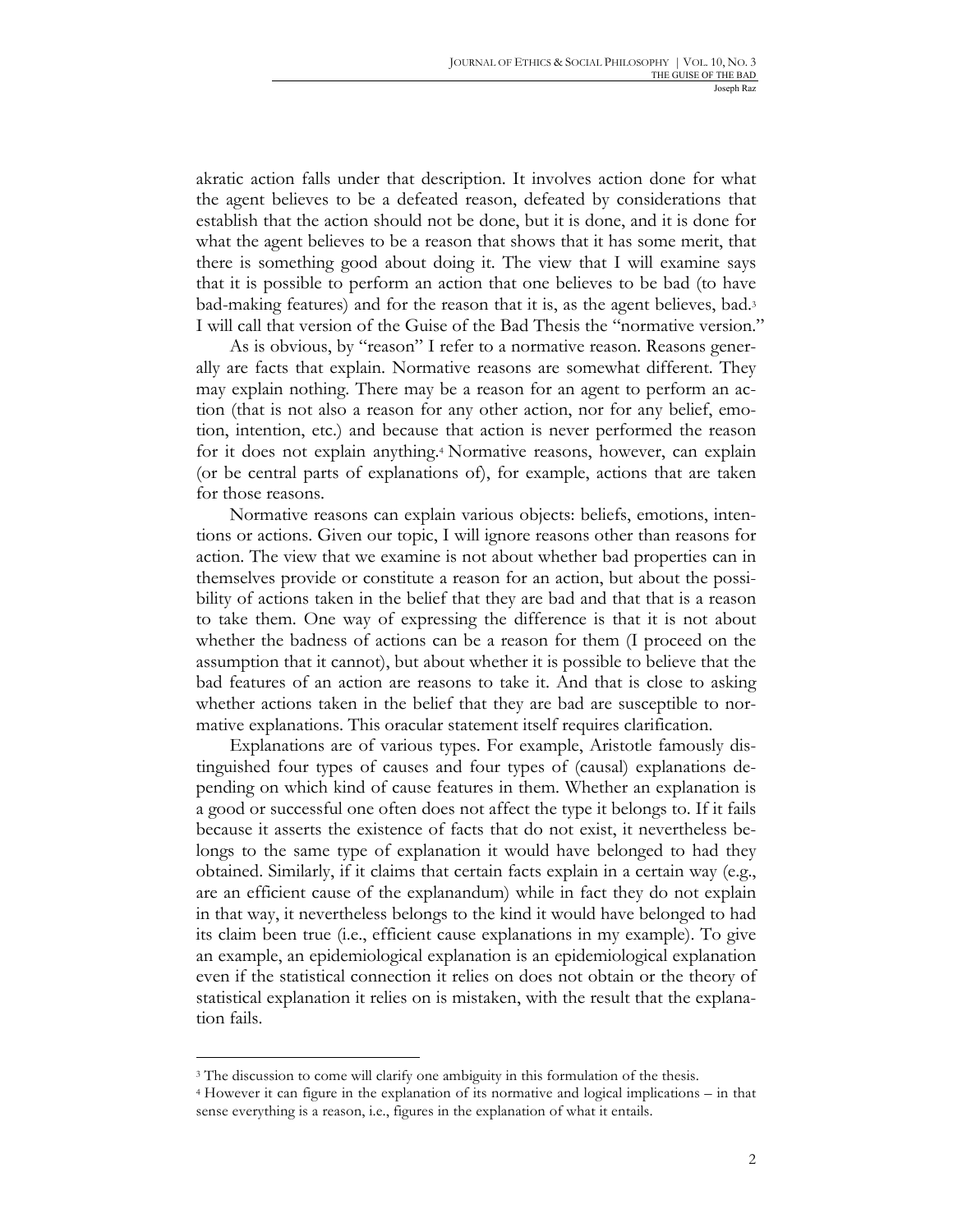Matters are a little more complex with what I will call reason explanations. Successful reason explanations are explanations whose core is expressed in statements commonly made using sentences of the form: "X (an agent)  $\phi$ ed because of F," where "because of F" means because F shows the action to be worth doing. For example: Jane ate the apple because it was tasty, watched *Away from Her* (a film) because it is insightful about the way advancing dementia affects couples, etc. In other words, reason explanations connect a reaction of the person (in the cases we are examining – actions) to features of the world that make the reaction appropriate, when that is why the agent reacts as he does.

But of course people may act because they are mistaken about how things are, or about what is an appropriate reaction to the way things are. In such cases, the action taken is not an appropriate response to the facts that prompt it either because those facts are not a reason for the action or because the belief that they exist is false. The agent is not connected to the world in the way he thinks he is. But in acting as he did he attempted to react as one does to normative reasons. That is why the explanation of such actions is similar to successful reason explanations. Of course, it is not a successful reason explanation because there is no reason that can explain the response. It is a failed reason explanation. But there is a successful explanation nearby. It contains a segment of a successful reason explanation: it explains the action by the agent's attempt to conduct himself in a way that is appropriate to how things are. Agents, we may say, take themselves to be normatively guided, guided by a reason, and that is what led them to act as they did. And even though they are not guided by a reason, they tried to be. The explanation, the successful explanation, of their action is therefore an explanation (of at least one kind of case) of attempting to be guided by a reason. Therefore, it is an explanation of normative guidance. As a terminological abbreviation (that roughly conforms to the way the terms are often used<sup>5</sup>) let me call explanations of conduct in which agents attempt (successfully or not) to be guided by reasons "normative explanations." Successful reason explanations, because they embed in them normative explanations, can also be said to be normative explanations.

So far I have been explaining the normative version of the Guise of the Bad. It says that there can be normative explanations of people's actions in which they take the badness of some actions to be reasons for their performance. Another version, which I will call the "motive version," concerns the

<sup>5</sup> I have not distinguished in this way between the two kinds of explanations before, nor do I know of anyone who has. The distinction relates to the familiar difference between action for a reason and action for a believed reason.

<sup>6</sup> This article, like much work in this area, strives to explain some psychological phenomena by clarifying common concepts and explanations. As a result, it sometimes relies on the reader's understanding of these concepts while striving to clarify other concepts; others still are stipulatively introduced to facilitate these explanations (e.g., "Guise of the Bad"). I use "motive" nontechnically, relying on readers' knowledge of the concept, and its context-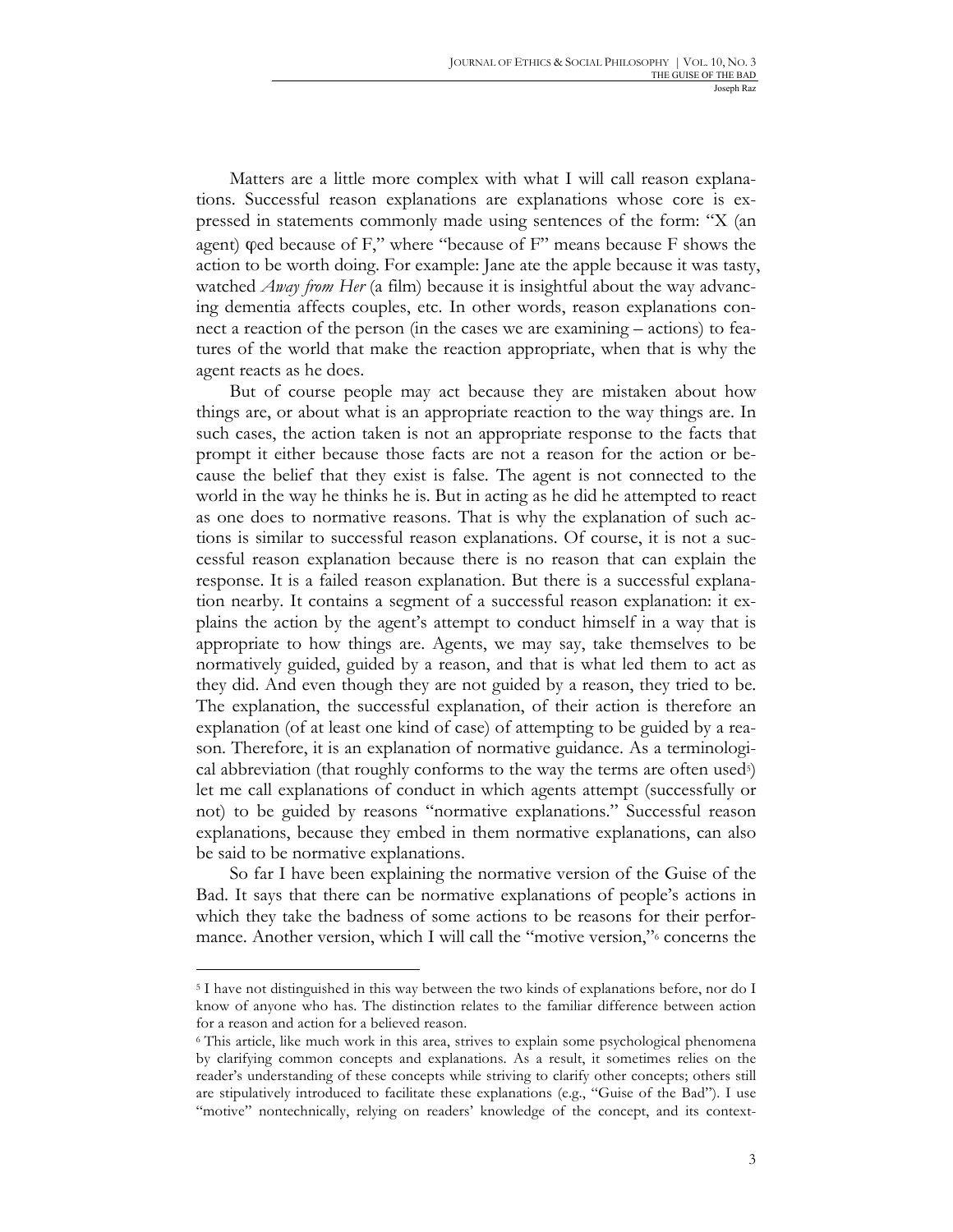possibility of acting out of bad motives. That version asserts that **an agent can, without having any relevant false beliefs, perform actions motivated by the badness of those actions – namely by features of the actions that make them bad**.

The condition that the agent is free of relevant false beliefs excludes from the scope of the thesis those cases in which the agent believes that the features that motivate him are good, are features that make the action good in some respect. The condition may be too strong, as it excludes from the scope of the thesis cases in which the agent is ambivalent or self-deceived, cases in which he knows that the features are bad but deceives himself into believing that they are good, and other more complex psychological ambivalences. Later, other kinds of motive explanations are tacitly introduced.

Motive explanations are productive explanations. They explain what brought about the performance of actions. (As is the custom, I will sometimes refer to them as causal explanations, not meaning by that more than that they explain what produced or brought about the explanandum.) So do normative explanations, but, unlike the latter, motive explanations do not imply that the agents knew, or believed, that they had any particular motive, let alone that they knew or believed that they acted out of the motives that explain their actions. Motives can be guided or triggered by reasons and they can bring people to act for certain (believed) reasons, but they can also bring people to act without reason, as when they induce an accidental act, or a false and masking belief about one's reasons.

Let me explain: first, accidental actions, e.g., accidentally knocking over and breaking a wine glass, are not done for a reason (though they may happen in the performance of an intentional action that is taken for a reason, as when we break the glass while passing the salt, as requested). Needless to say, such accidental actions are caused, and the agent's motives can be among the causes of the accident, often – perhaps normally – without the agent being aware of the fact.

More complex are cases in which a motive causes what I call a false masking belief. In these cases, agents deceive themselves into a belief. Such beliefs are motivated, e.g., by wishful thinking, or by anxieties and fears about facing what they know to be the case, etc. They think that they act because of their beliefs, but in fact their actions are explained by their motives and not their beliefs, whose role is limited to masking from the agents the true nature of their actions. I will return to masking beliefs shortly.

All this is to show that acting for a bad or worthless motive is a distinc-

sensitive use. Given that the term is used somewhat technically or stipulatively by other writers, it is helpful not to assume that I rely on their use of it. Anyone interested in philosophical discussions of the concept as we have it could consult G. Ryle (1949) *The Concept of Mind*, London: Hutchinson, ch. 4; and A. Kenny (1963) *Action, Emotion and Will*, London: Routledge and Kegan Paul, ch. 4, and (1989) *The Metaphysics of Mind*, Oxford: Oxford University Press, pp. 58-63. I say more on the relations between motive explanations and explanation by reasons in "Intention and Value" (unpublished).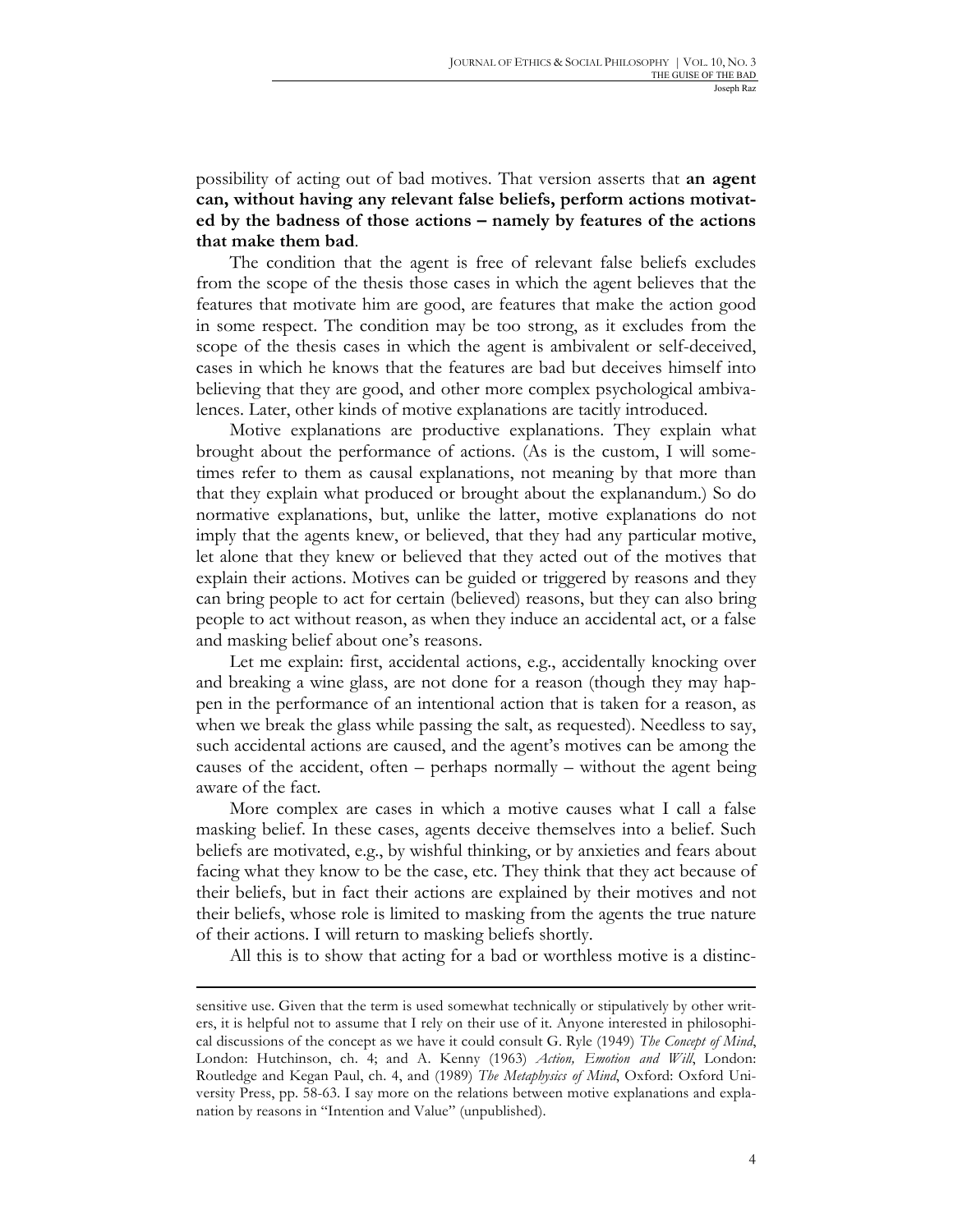tive phenomenon, different from taking the fact that an act is bad or worthless to be a reason to perform it. We thus have at least two different phenomena that could reasonably be taken to be action under the Guise of the Bad, a normative version and a motive version. I remarked earlier that in some respects the motive version as I defined it is too strong. Some would say that in another respect it is too weak. It does not require that the agents either know or believe that their motive or its object is bad. There is of course no objection to additional versions of the Guise of the Bad. I will not consider this stronger view for two reasons. First, insofar as judgments of people (rather than their actions) go, people are bad if significant actions of theirs are motivated by bad motives, regardless of whether they believed them or their objects to be bad. But that of course is a topic for another occasion. Second, to the extent that the stronger version is philosophically problematic in ways that the weaker version is not, the difficulty or problem is with the possibility of believing that a feature that makes an action bad is a reason for it because it makes it bad. That problem will be examined when considering the normative version, which is the main focus of this paper.

# **2. The Theoretical Case for the Guise of the Good**

One difficulty in explaining the possibility of acting for the reason that the action would be bad arises out of the case for the Guise of the Good Thesis. Here, too, there are diverse versions of the Thesis. The version closest to the truth (simplified to avoid various qualifications and complexities) is that when people act with an independent intention their action is done in, and because of, a belief that the action has some feature that makes it good, at least in some respect.7 Not all intentional actions are done with independent intentions. However, to abbreviate and avoid awkward formulations, and as we will not be concerned with other kinds of intentional action, I will use "intentional action" to refer to actions done with an independent intention.

Why accept the Thesis? Because intentional human actions are performed by agents who identify them, and take them to have, among other features, some that constitute a reason for doing them that makes them worth doing (at least in some respect). And the features of actions that are reasons for performing these actions are those that make the actions good. That is what makes them worth doing.<sup>8</sup>

<sup>7</sup> For the more complete statement and defense of the thesis, see Raz (2011, ch. 4).

<sup>8</sup> If one chooses an option, and, not being able to identify it, succeeds by luck in performing it rather than some alternative, then the action, while intentional, is not performed with the intention that motivated it. To be done with that intention, the intention must guide the action, including identifying what one is doing as that action. The point is important to an understanding of intentional action. As argued by Frankfurt, and further explained by Setiya and Sussman, the fact that intentional actions are not merely initiated but guided by the agents' believed reasons solves Davidson's problem of deviant causation. Therefore, the point is central to establishing the relations between intentional action and action for rea-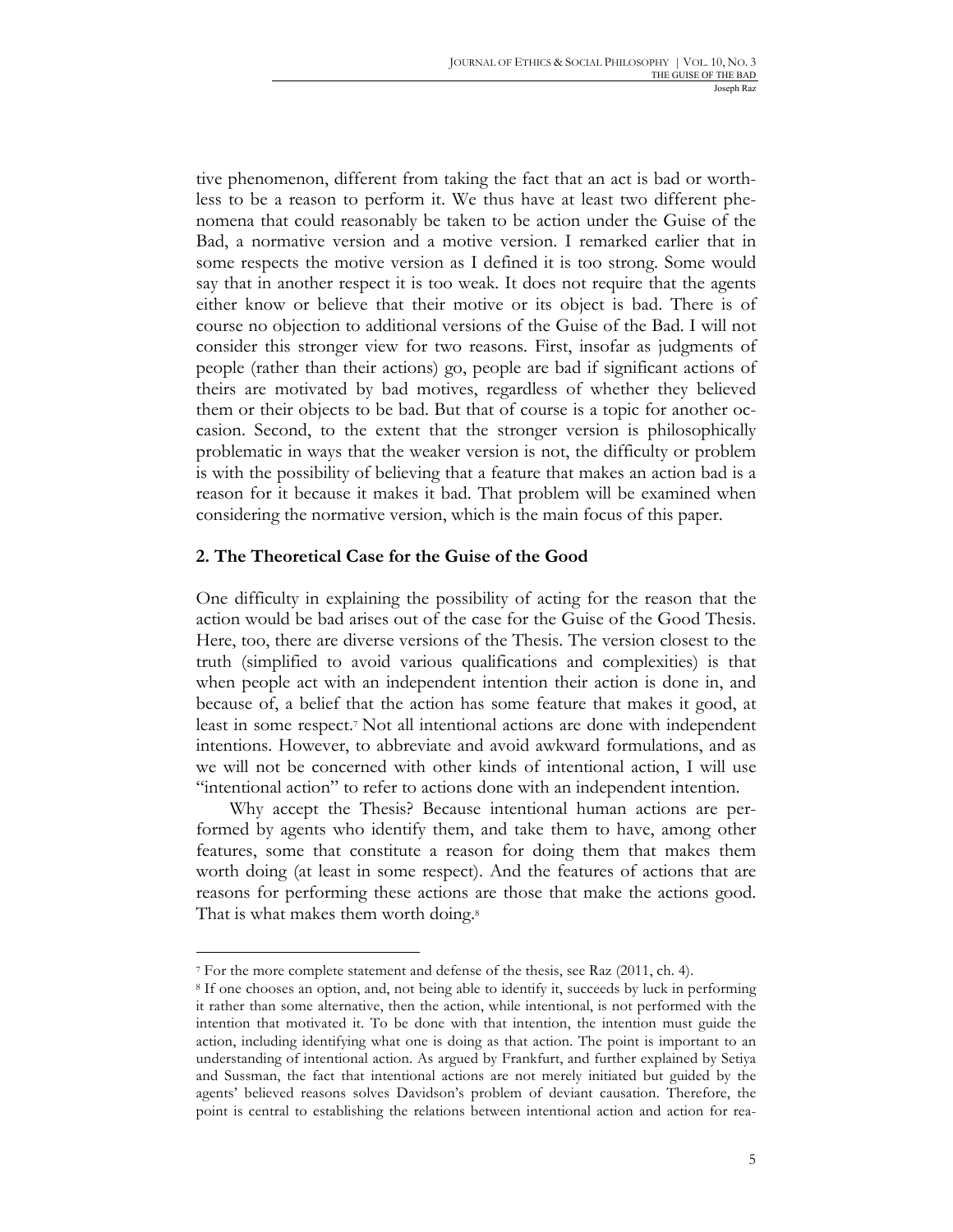This assumes not only that agents believe the action they are about to take will have some feature that appeals to them but it also assumes that the agent is aware of the feature and its appeal.9 That assumption reflects the fact that people who act intentionally recognize that they may be mistaken, that it is possible that the action does not possess the feature they think it does or that they are wrong to think that the feature makes the action worth doing. That kind of mistake is different from dissatisfaction or disappointment with the action once it is performed because it is not as enjoyable or is not as admired by others, etc., as one wishes that it were. That disappointment can be experienced without the thought that one made a mistake, and agents can tell the difference between these two reactions.

I should underline that this view of human intentional action does not derive from the nature of intentions or of choice. There are animal species incapable of judgments of that kind yet capable of intentional action. There are humans of whom that is true. However, *Homo sapiens* is among the species whose members can possess rational powers of a kind that enables not only choice of action but also recognition of the value of things, and these powers once possessed are automatically used (unless disabled by sleep, drugs, etc.). Hence, human choices and intentional actions depend on beliefs that humans have and are able to reassess. The point relevant to our purpose is that those beliefs attribute to one or more of the options that agents take to be available to them, features in virtue of which the option merits choosing. That is what the Thesis asserts. And if that is true, then how can one act for the bad, i.e., how can one choose an action for the reason that, as the agent believes, it is bad?

#### **3. Clarifications**

 $\overline{a}$ 

Some possible misunderstandings of the Thesis can be easily clarified. Others pose greater difficulties.10

sons, sometimes exaggerated into a claim that all intentional actions are actions for a reason. In itself this is not sufficient to establish the Guise of the Good Thesis. As is underlined by Setiya, and recognized by, e.g., Sussman and Gregory, a further step is required, connecting reasons with the good, a step whose cogency they doubt. See H. Frankfurt (1988) "The Problem of Action," in *The Importance of What We Care About*, Cambridge: Cambridge University Press, pp. 69, 72; Setiya (2007: 31-32); Sussman (2009); A. Gregory (2013) "The Guise of Reasons" *American Philosophical Quarterly* 50(1): 63.

<sup>9</sup> This could be that it is more important to act quickly than to do what would otherwise be the best action to perform. In that case the chosen action is one that satisfies that condition: it can be chosen and performed quickly. The feature can also be one that is believed to be manifested by several actions among which the agent thinks that there is nothing to choose. <sup>10</sup> A most important clarification, only lightly touched upon in the remarks that follow, concerns the implication for the Thesis of the fact that mastery of concepts comes in degrees. I have discussed some aspects of the problem in (2009) *Between Authority and Interpretation*, Oxford: Oxford University Press, ch. 2, and in "Intention and Value" (unpublished). A helpful discussion of some aspects of the issue is offered by J. Hawkins (2008) "Desiring the Bad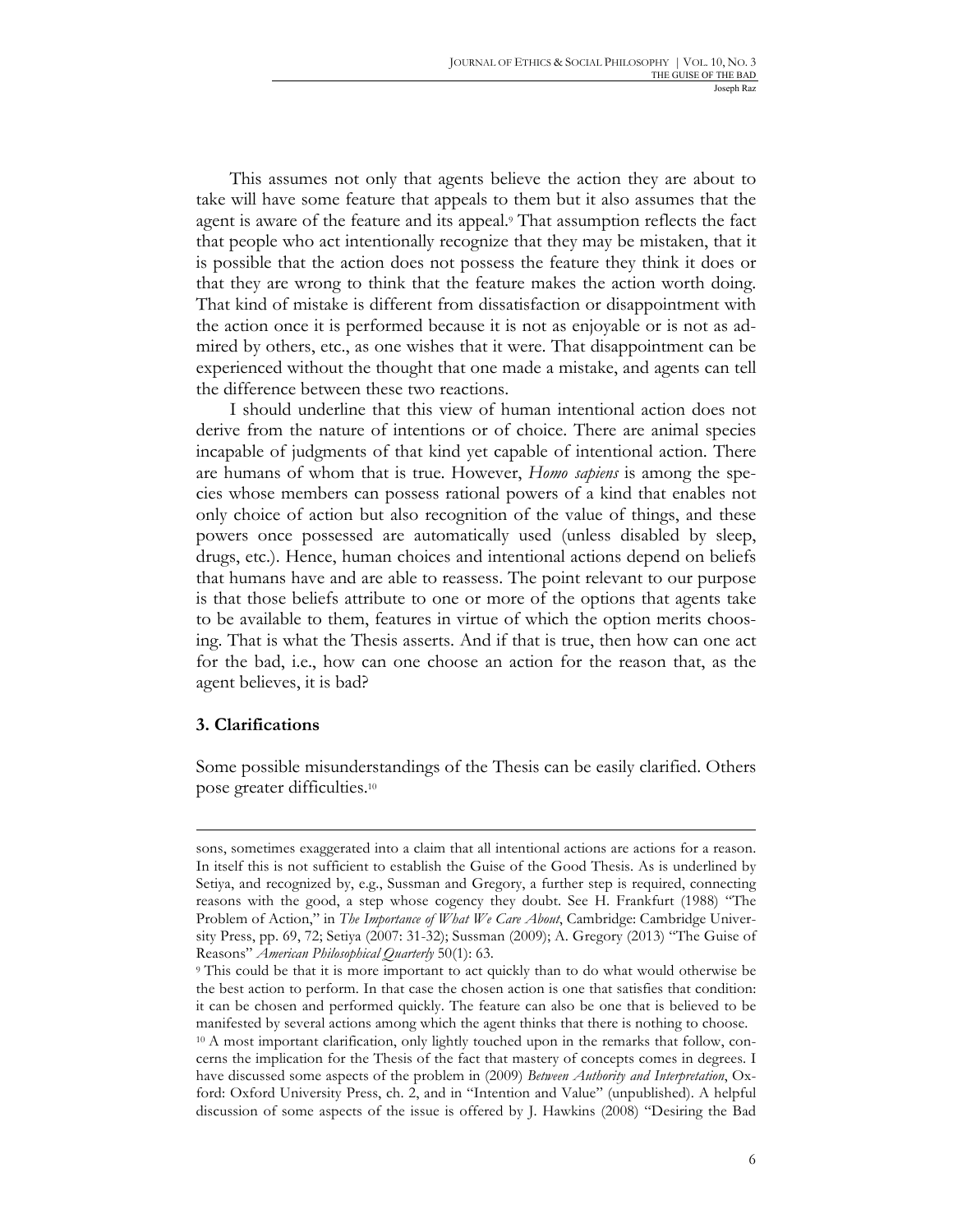(a) It does not maintain that agents always have a view as to which feature of the action makes it worthwhile, only that they believe that it has some such feature.

(b) It does not assume that agents have adequate competence to identify verbally the features that lead them to think that the action is worthwhile. Their knowledge may be implicit and exceed their ability to articulate it.

(c) In taking features that make an action worth performing as properties that make the action good, at least in some respect, "good" is stipulatively assigned a wider meaning than it has in English. English is naturally more specific: "moral," "attractive," "enjoyable," "rewarding," "helpful" and many others are the sort of concepts used and, while it is always true that an action is good because it is moral or because it is attractive, etc., it would often be awkward or misleading just to describe the action as good. Moreover, many features are contextually good: being funny is good at the right place and the right time, and can be anything but good otherwise. While this makes the meaning with which "good" is used in stating the Thesis somewhat stipulative, it does not undermine the truth of the Thesis.

(d) The good-making features of an action can be relational, as when it is instrumentally good or relationally good (good for the friendship, etc.). As the example of instrumental goods illustrates, they can be contingent features of the action.

(e) The feature that makes an action good may be that it is the action the agent has a duty to perform. It is therefore good because it is good to do what you have a duty to do. In other words, the Thesis does not assume what is sometimes asserted or denied as "the primacy of the good over the right." It is neutral regarding that matter. The controversy, as I understand it, is whether there could be actions that are the right thing to do, actions that are one's duty, that one morally must do, etc., that have these properties not because they are good in some way. The Thesis is silent on that issue.

(f) Moreover, the Thesis does not assume that all people capable of intentional actions believe that when they or others act intentionally they do so in the belief that there is some good in their actions. That is a philosophical thesis that can be and is denied by many people capable of intentional action. The Thesis is that, regarding any intentional human action, it is performed by the person who performs it in the belief that there is some good in it. People who have that belief regarding each of their actions need not believe that the same is true of others, nor that it must be true of themselves or of others.

#### **4. The Difficulty**

l

The Guise of the Good Thesis implies that if an act is intentional it is done

under the Guise of the Good," *The Philosophical Quarterly* 58(231): 244-64. She endorses psychological views that may be controversial, but her description of the psychological phenomena is instructive and points in the right direction.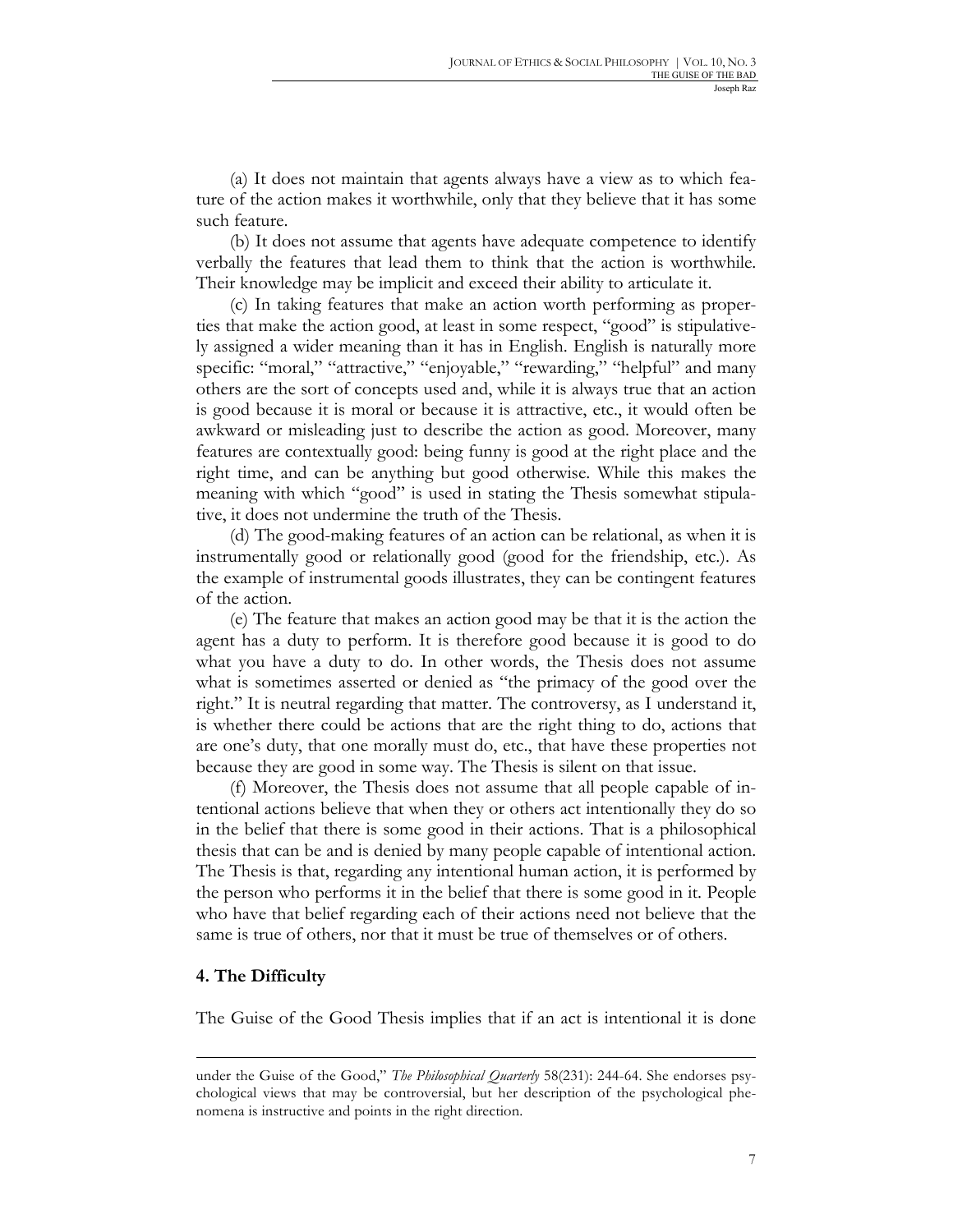because of a belief that the action is good in some respect. The Guise of the Bad says that one can act intentionally because of a belief that the action is bad in some respect. While an action can be both good in some respect and bad in some respect, and it can be believed to be both good in some respect and bad in some respect, its being done because the agent believes it to be bad in some respect cannot make it intentional, at least not if the Thesis is true. For according to the Thesis, what makes a human action intentional is that it is done in and because of belief that there is some good in it.

# **5. Conciliation?**

Perhaps, appearances to the contrary notwithstanding, the two guises are not in conflict; perhaps the Guise of the Good is a true thesis, while acting under the Guise of the Bad is possible.

Perhaps, the Guise of the Good is not strictly universal. Rather, it will be said, it is to be understood as an ordinary generalization, which like all other generalizations allows for exceptions. But the conciliation does not succeed. The Guise of the Good Thesis connects intentional action with (a) action that is taken by agents in light of their view of their situation, and therefore with (b) actions for a reason – namely it holds that agents acting intentionally act because they think that their action is worth doing – that there is a reason for it and therefore with (c) that to be worth doing the action must have something good about it. Thereby it sees intentional actions as intentional because they can be given normative explanations, showing that the agent is trying to do something good.

Actions under the Guise of the Bad, too, are subject to normative explanation: they are actions taken because of, and guided by, the action being – as the agents see things – bad. That is why they are problematic. They are problematic because the Thesis makes action under the Guise of the Bad, if it is possible, not merely exceptional but incomprehensible.

The Thesis as presented ties up with reason explanations. Successful reason explanations have to explain why features of an action are, in certain contexts, reasons for it, and why some features can be thought to be such features. The brief explanation, though crude and requiring elaboration, is that features of the action can be reasons for it if they show it to be good, in some respect, and therefore worth doing. Normative explanations need not be successful reason explanations. But they depend on understanding the agents as taking themselves to be acting for reasons. Action under the Guise of the Bad is also susceptible to normative explanations: it is action for the (believed) reason that the action is bad. But for action under the Guise of the Bad to be possible we need to understand how something bad in an action can be thought to make it worth doing. Failure to do so – it can be claimed – establishes that there cannot be actions under the Guise of the Bad. Success in providing such an explanation will refute the Thesis of the Guise of the Good. Either way, conciliation fails. Either the Thesis is correct or there can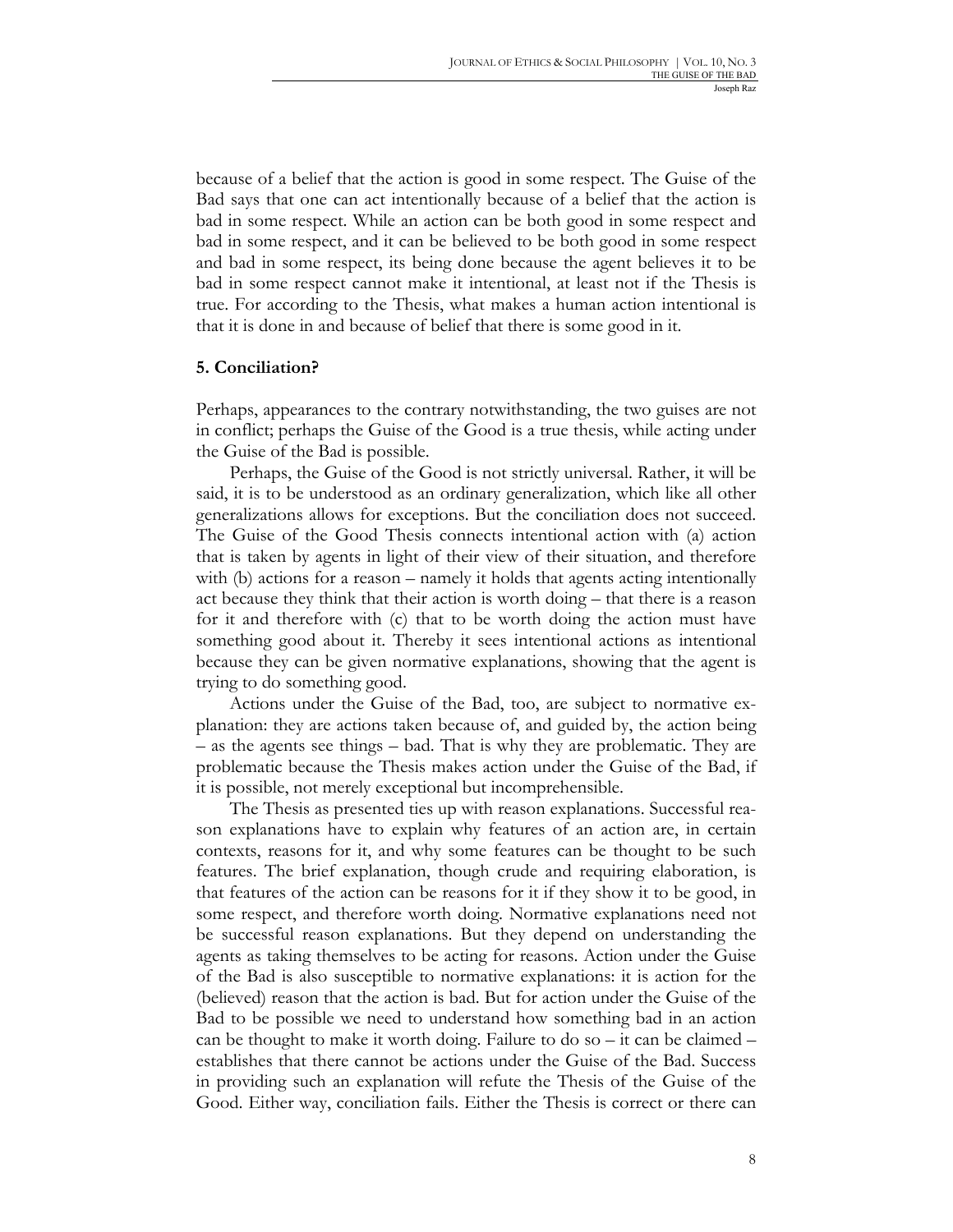be action under the Guise of the Bad, but not both. Or at least that is the claim.

#### **6. Narrowing or Revising the Thesis?**

Given that there is a strong case for the Thesis, it is unlikely that the normative version of the Guise of the Bad can refute it. More plausibly, either no action under the Guise of the Bad can take place or the scope of the Thesis has to be narrowed to accommodate such actions. I will examine one type of objection to the Thesis, an objection that the case that is presented for it justifies a weaker or narrower thesis only.

First, why assume that regarding each of their intentional actions agents believe that there is some good in them rather than that they believe that each possesses some property that does in fact make the action good in some respect, but that they may be unaware that it makes the action good in some respect? I assume that understanding any of the value-making, i.e., goodmaking, properties, involves knowing that there are others like them – that is, that they are instances of a more general category whose other instances would, among other things, also make the action worth doing.11 Therefore, if agents believe that the action has some specific feature that is in fact goodmaking, and they broadly know what that feature is like, at least to the extent that they believe it makes the action worth doing, they at least implicitly understand that it must be of the kind of properties that can have other instantiations that would also make other actions worth doing – namely that it is a good-making property.12 That is what is meant by the claim that if they believe that the action has a feature that is a good-making one they also believe that it has some good.

Second, these observations assume that in deploying concepts we are, normally vaguely and implicitly only, familiar with their rough interrelations. We know that if we run to the station because the bus will leave in two minutes, then the bus's impending departure is only part of the reason to run to catch it, and therefore that when the other facts that are part of the reason are absent, its departure will not be a reason to get to it, etc.

But circumstances do not always determine what beliefs people have, or do not have. Consider:

I told him it wasn't long till morning, and how in the morning somebody would find them, and then all of it, me and Dick and all, would seem like something they dreamed. I wasn't kidding him. I didn't want to harm the man. I thought he was a

l

<sup>11</sup> Compare: "Mature conceptual capacities are associated with a capacity for abstraction. By this I mean both the simple capacity to think about objects in their absence … and the capacity to employ a variety of more abstract concepts" (Hawkins 2008: 254).

<sup>12</sup> That is not a terminological stipulation. It attributes to agents a substantive belief that what makes actions worth doing is something that makes them (in the extended sense of the word used here, and in philosophical discussions generally) good or of value in some respect.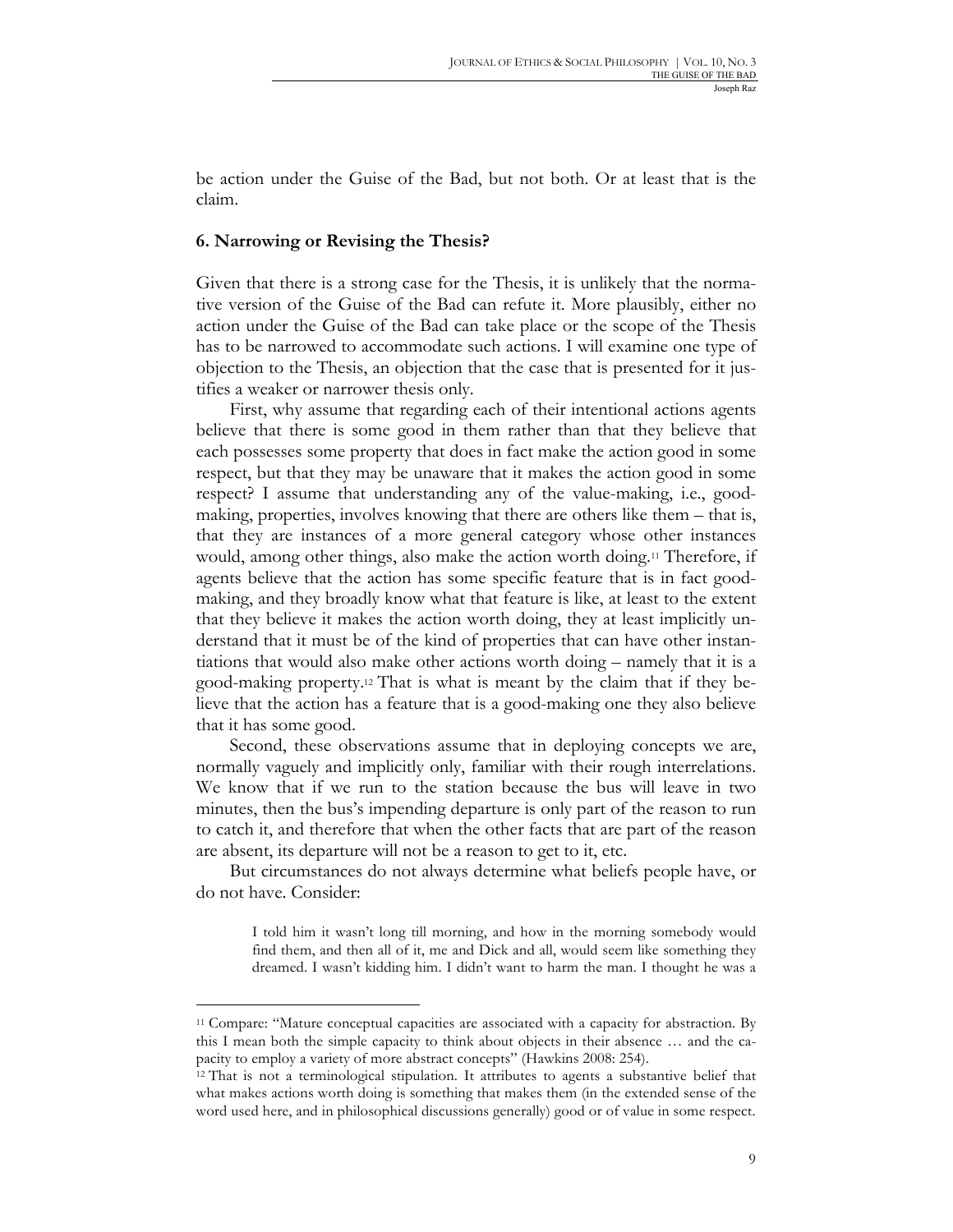very nice gentleman. Soft-spoken. I thought so right up to the moment I cut his throat. … I didn't realize what I'd done till I heard the sound (Perry Smith as reported in Capote's (1966) *In Cold Blood*).

Did he act intentionally? Did he believe he had a reason to kill? Given that description it is difficult to say, and one possibility is that it was a marginal case: the act was intentional and is subject to a normative explanation, but abnormally so: Smith's control of the initiation and course of his action being limited. He knew not what he was doing in a somewhat literal sense. Does that call for a modification of the Thesis? I doubt it. Psychological theses are always subject to marginal and anomalous cases. That is their nature. It is not part of the content of these theses that they are.

Third, let us return to the case of masking beliefs. Recall failed attempts to be guided by reasons: agents act – as they see matters – for a reason, but their belief that the reason is there is mistaken. Their actions can be given normative explanations, even though they cannot be given successful reason explanations. While they are not brought about by a normative reason, they are brought about by belief in a normative reason. In this they differ from cases in which agents' motives induce a false belief in a reason, as when a desire to revenge an injury induces belief that the person who accidentally and blamelessly caused it is guilty of deliberately causing it, thus leading the agent to believe that he has reason to retaliate. These are cases of selfdeception, of motivated irrationality. They are not susceptible to normative explanations. While the belief has a role in explaining the action, its role is limited to disguising from the agent what "really" brings it about – namely that it is the motive not the belief in the reason, which, being a self-deceived belief, is not a full or regular belief. It does not fulfill the role of ordinary belief in the life of the person.

Do masking beliefs present a case for revising the Thesis? The answer depends on the way we resolve an ambiguity in the Thesis. It sets two conditions: when acting with an intention, people act in the belief that there is some good in the action – that condition is met. The self-deceived believe that there is some good in the action. The second condition is that they act because of this belief. As I remarked earlier, the self-deceived belief is part of the explanation of the action: they need to deceive themselves to allow their motives full reign. But this explanatory role of the belief is not one that renders the action subject to a normative explanation. Should we say, therefore, that when understood as intended the Thesis has to be narrowed down to allow that if agents' belief in the value of the actions is self-deceived then they can act intentionally without their actions being explained normatively by that belief? That is not clear. The self-deceived believe that their actions are motivated by (their belief in) reasons. And that belief, though incorrect, need not be self-deceiving.13 That shows that they are trying to be so guided.

<sup>13</sup> However in some cases it may be best to narrow it. We need not consider all the possible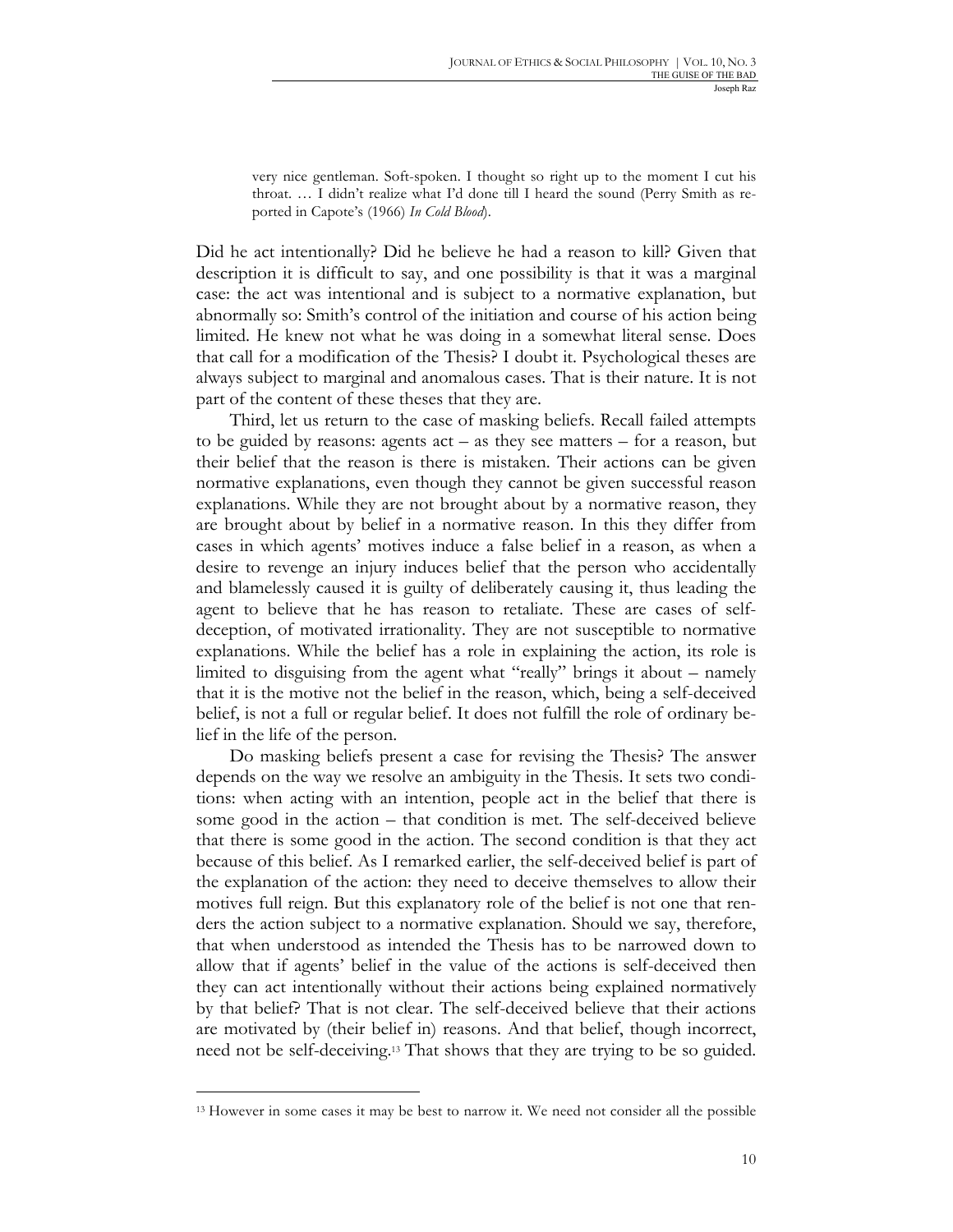That, as you will recall, was what the concept of normative explanation tried to capture. It turns out that it does not cover all cases of attempts to be guided by reasons. But that may tilt one toward an understanding of the Guise of the Good that applies to their cases as well. The case is moot, and ultimately not much depends on which way we go. So let us assume for the time being that the Thesis does not need to be narrowed.14

# **7. The Luciferian Option**

It is time to discuss the Guise of the Bad. But first an analogy and a contrast with weakness of the will. The analogy is limited to one point: weak-willed action both is and is not susceptible to normative explanation. It is, because it is taken for the reason that, as the agent sees matters, the action is good in some respect. The food is tasty, or having it will assuage the pangs of hunger, etc. At the same time, it is not (altogether) susceptible to a normative explanation, for the agent does not believe that there is sufficient reason for the action. In his view, the reason for the action is defeated by reasons against it. That is what makes the action weak-willed and, while the fact that the agent acted akratically may be explained, the explanation will not be a normative explanation. It will be an explanation of why normative explanations fail to apply in this case.15

By its very identification, action taken for the reason that it is bad (or has some bad feature) is subject to normative explanation: it is an action for a (believed) reason. But the explanation cannot be complete, or completely successful, at least not if the Thesis is correct. The agent attempts to act for a reason, but fails. He fails because that the action is bad is no reason to take it. But there is more to his failure. It differs from that of a person who mistakes a poison for wholesome food. The agent acting for the bad makes no mistake about the character of his action, except for those that are entailed by his main mistake, which is about the possibility that a bad feature of the action would make it worth doing.

Is it possible to make such a mistake? Do those who act under the Guise of the Bad make it? It is possible to be mistaken or confused about concepts. But not all mistakes about a concept are consistent with being able to deploy the concept. Those, if there are such, who act under the Guise of the Bad deploy the concept of a reason, whether or not they would express themselves in these words. They take the badness of an action as favoring the ac-

complexities of such cases.

<sup>14</sup> That reminds us that motives as well as beliefs can identify actions that are to be the object of intentions, enabling those intentions to guide the performance of those actions. What they cannot do is replace the Thesis and establish another route to forming intentions – that is why we need to deceive ourselves into believing that there is some good in the action.

<sup>15</sup> However it is worth remembering that the fact that the action (or any other condition) cannot be normatively explained, or the fact that it is irrational, does not entail that it is necessarily bad all things considered.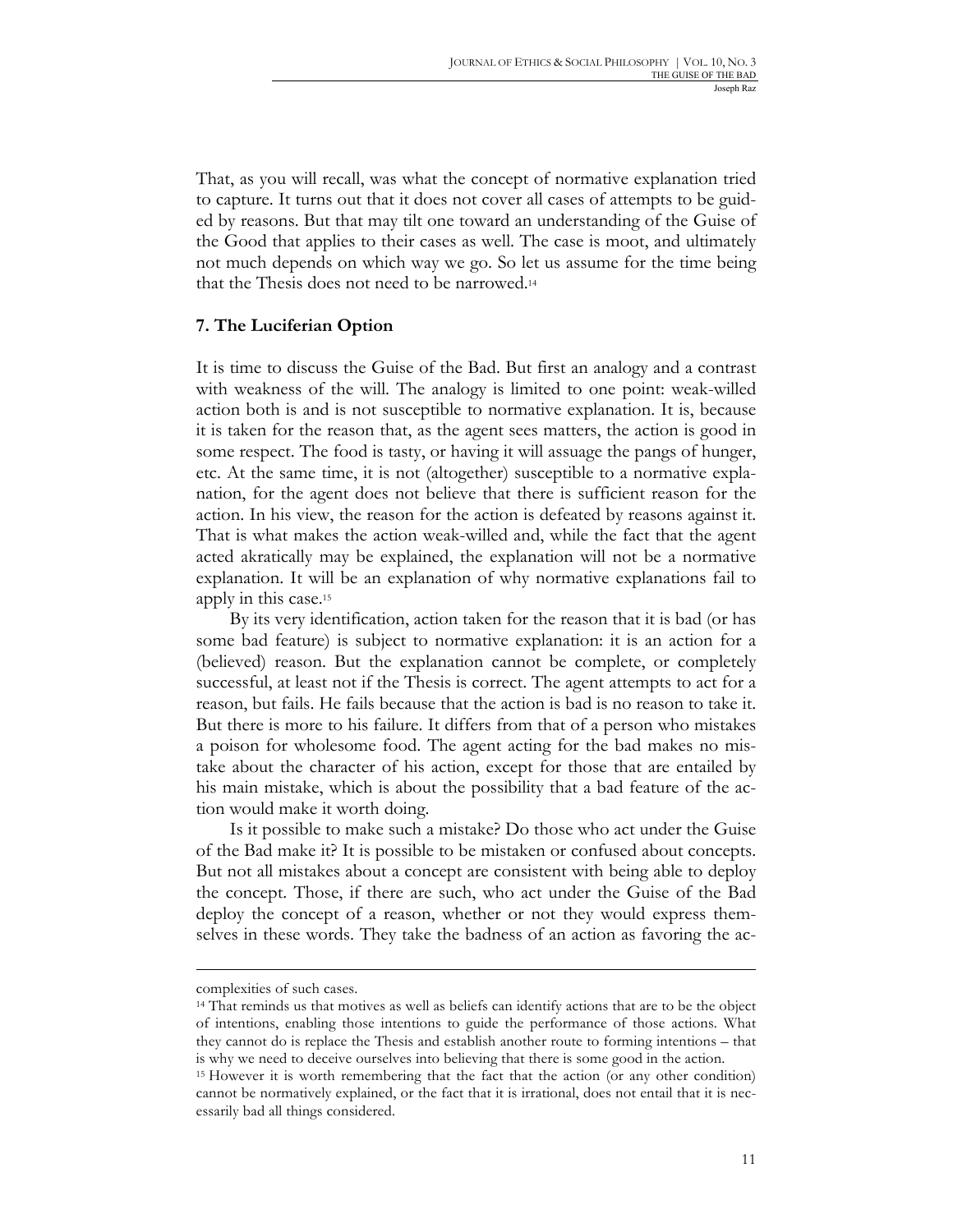tion. That is, they act for a reason, and to do that they must have some mastery of that concept, or of closely related ones. They have the concept to the extent that their thoughts and words can be described using it. Given that they have the concept of a reason, is it possible that they believe that the badness of an action favors it?

Suppose that one performs an action, believing it to be bad, and saying or thinking that one is taking the action for that reason, yet, while employing the concept of a normative reason, having no thought about that concept. Perhaps in that case it is impossible to understand the agent to be taking the badness of the action as his reason. We are forced to understand his reason in a way that avoids attributing to him this incomprehensible thought: he may take the fact that it is bad for someone as his reason, for he may enjoy harming that person, or he may take the fact that it is thought by some or all to be bad as his reason, for he aims to shock them. But in such and any other case we may imagine there is, in the agent's eyes, some good in the action, and that is his reason.

Are matters different if his thoughts that lead to the action are, in part, about the concept of a normative reason, or about the Thesis? There is a traditional explanation of an affirmative answer, a secular version of the Luciferian motive. One may have an urge to defy the limits of thought, the limits of what we can do or think, limits that are expressed in our concepts. Ordinarily, the drive to extend boundaries is different. It is the drive to create things of new kinds, requiring new concepts for their description. One may wish to write a narrative text that is neither fact nor fiction, and people who had that desire created a new genre of writing that is sometimes called "nonfiction novel" or "faction." Things are different when the desire is to defy basic concepts: to produce an object that will not be an object, to add one to one without their sum being two or to take the badness of an action as something that makes it worth doing. That is a reason for doing it. Alternatively, and another way to try to defy the Thesis, one may want to do something for a reason but not by taking anything to show that it is worth doing. To do that, one could perform the action because it possesses a feature that does not make it good. It need not be one that makes it bad. One chooses a bad feature as one's reason just to make abundantly clear that one is acting for a reason but without anything assumed to be good about the action being one's reason, and therefore without taking the reason to establish that the action is worth doing in any respect at all. There are probably other variants of Luciferian motives.

Some people may deny that there can be Luciferian motives or Luciferian goals. Stating them does not make sense. To be sure, they will say, one would be using grammatical sentences, but they have no content. One is merely verbalizing, and perhaps getting some feeling of satisfaction or comfort from one's own thoughts or words. But there is no content to those thoughts or sentences. But it is generally recognized that in some sense we do understand some kinds of nonsensical motives and goals. They are stated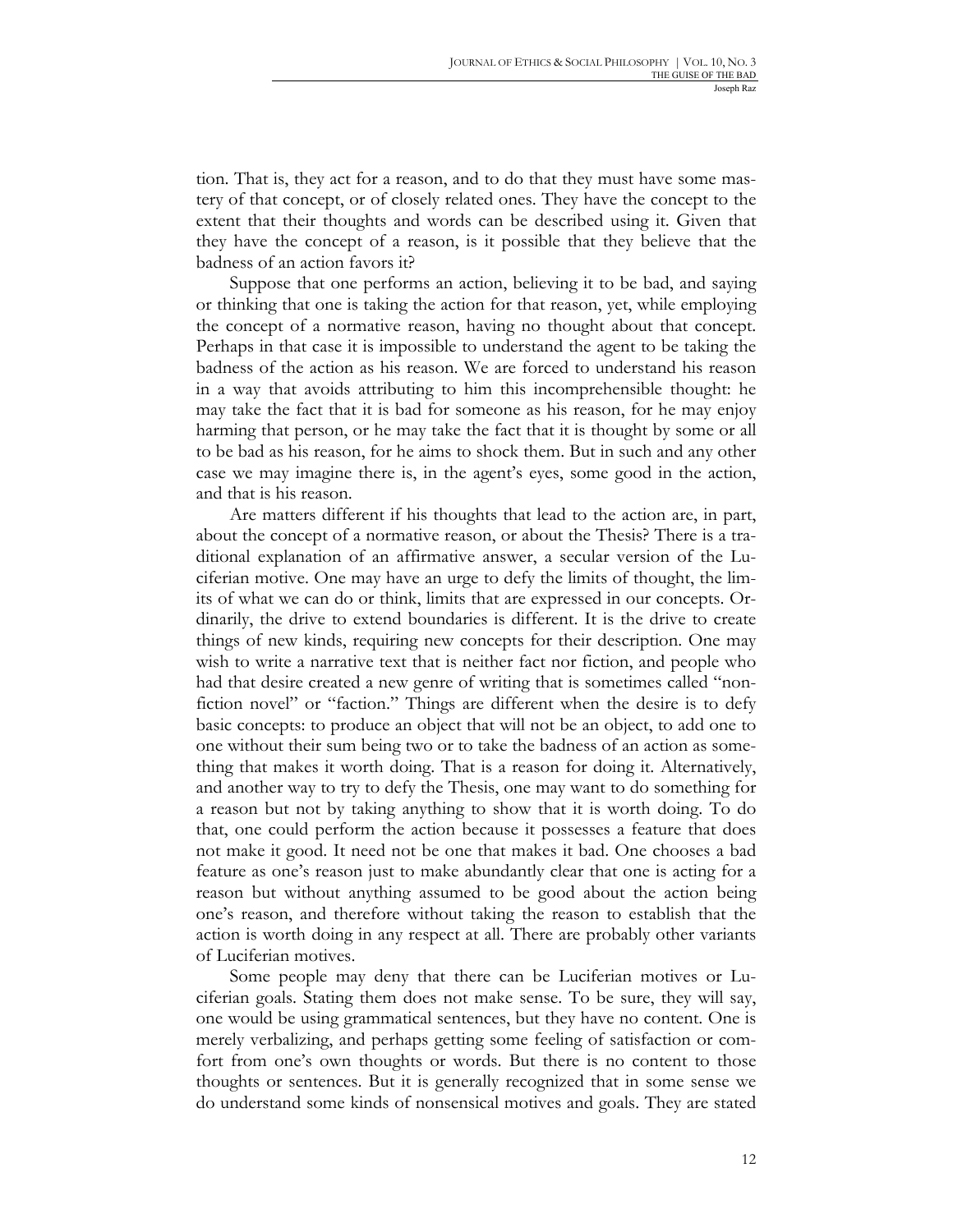in sentences that do not give rise to the incomprehension of the famous "Green ideas sleep furiously" or "Saturday is in bed." We do not need an account of what sense they make and how. We can assume that people can have these motives and goals. The question is to what extent one can succeed in them.

We do not expect complete success. Lucifer cannot win. But he can have something that can be thought of as a partial success. Like the weakwilled, the Luciferian aspires to both eat his cake and have it. The weakwilled aims, metaphorically speaking, to satisfy reason while flouting it. He succeeds in acting for a reason, and to the extent that he does that his conduct is subject to normative explanation. But he knowingly follows a reason while acting against reason, and that cannot be given a normative explanation. All we can do is explain (nonnormatively) the motivation that leads him to attempt the impossible.

The Luciferian aspires to act for a reason by taking something that cannot be a reason for a reason. He knows what he is doing. By definition the Luciferian aspires to break the mold, so he knows what it is. In effect he is trying by his action to *make* the bad a reason for action, knowing that it is not, or has not been so far, or cannot be for beings lesser than he is.

I said that he could not succeed. But it may appear that he succeeds in something. He does not make the bad into a reason. But he performs the action that is bad because it is bad. Does that not show that he is guided by it and that his action is susceptible to a normative explanation – namely that he showed that it is possible to think that the bad is a reason?

Assume that he succeeds in that. I mean: he really acts out of a belief that the badness of the action is a reason for it. In itself that would not be remarkable. Many act out of a false belief that they have a reason when they do not. In the case of the Luciferian, the belief itself would be irrational: he irrationally believes – on our supposition – that by his choice he makes the badness into a reason, and that is irrational. But, even so, his action is susceptible to a normative explanation, though his having that irrational belief is not. It can only be explained nonnormatively, by reference to his motivation. If this is how to understand the Luciferian, then action under the Guise of the Bad is possible and the Thesis has to be scaled down to allow for the Luciferian exception. This exception itself may be unexceptional. It is but one way in which theses about what can and cannot be thought are subject to exceptions, including exceptions through defiance.

But is this really how the Luciferian has to be understood? We have already encountered, in another context, the alternative. In discussing masking beliefs, we saw that motives can lead to intentional action in a way independent of a belief in there being something good in the action, provided they can induce an irrational belief that there is some good in the action. Perhaps the Luciferian action is similar: the bad action is to be explained nonnormatively by the motive, but the rationalization is the irrational belief that the bad can be a reason. That belief does not explain the action, but it enables the Lu